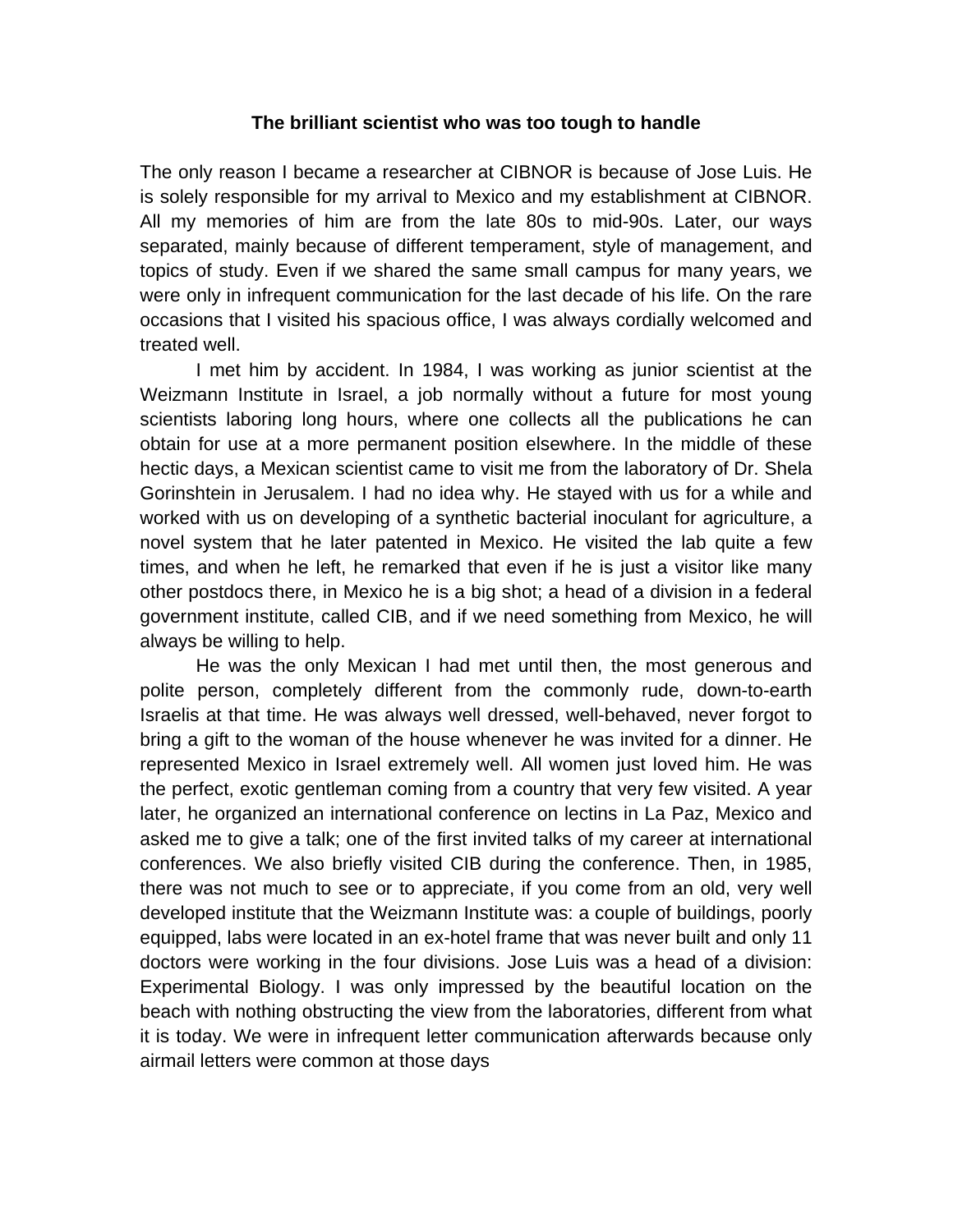I saw him again in the depth of winter in 1989 at Ohio State University, where I spend a late post-doctoral period. He just stopped by, I do not remember why or who he was visiting there, surely not me. He came, without previous notice, to our laboratory, which was in the middle of some construction, total chaos. At night, both of us were trapped inside by the most terrible blizzard of the winter. He could not return to his hotel and I could not go home. Spending the night in a deserted lab, with a tremendous storm howling outside, he had asked me "what the hell are we, both from hot countries, doing in such a frozen hellhole." I could not agree more. Again with his normal gracious attitude, he invited me to work at CIB, his institute on the beach, an offer without limitation, for any period of time I want. He even promised me, at that frozen night, that my desk will be fronting the beach and the sun always shines in La Paz. All was happened later. I thanked him for such an offer and did not give it additional thought. Compare to what I already had, CIB of that time could not offer me anything exciting for my future career. My life plan was to return to Israel after the postdoc and get a solid research position there. The letters I received from several institutes where I applied for a position were very positive. They were waiting to see what I can contribute. I was sure that I will not have any difficulty to land a position of my liking. Jose Luis left Ohio and I returned to Israel in autumn 1989 to a new world in turmoil.

The Soviet Union started to disintegrate and scores of scientists left it and immigrated to Israel. Suddenly, the competition for jobs was intense and Israel needed to economically sustain this unpredictable population, putting a strain on the country. The jobs I had considered at the Israeli Institute of Technology (Technion) and elsewhere were "frozen solid" until better days. I was told that their funding was diverted to sustain these new immigrants—national priority. In the early months of 1990 the employment situation was getting worse; no positions at all until the economic situation cleared up. I suddenly remembered Jose Luis and his offer. No email at that time. I sent him a telegram and asked if his offer is still valid. All I needed, I wrote, is only a one year temporary position until my "promised" frozen position "thawed". In the meantime, I can help him in whatever he deemed useful. The telegraph answer came in few days, a resounding "YES", and I did not think twice. My reasoning was simple. I know the guy from his time as a postdoc in my lab and it was impossible to have a kinder boss and I had time to spare. Whatever I can do in La Paz is better than just waiting in Israel. I can wait in Mexico and whatever I will produce there is an extra merit on my curriculum vitae. I arrived to La Paz in May 1990 straight to his home for a one-year job that has lasted for over two decades.

 Jose Luis was the perfect host during my first year of employment, as I expected. With a ridiculously low salary, compare to my previous employments,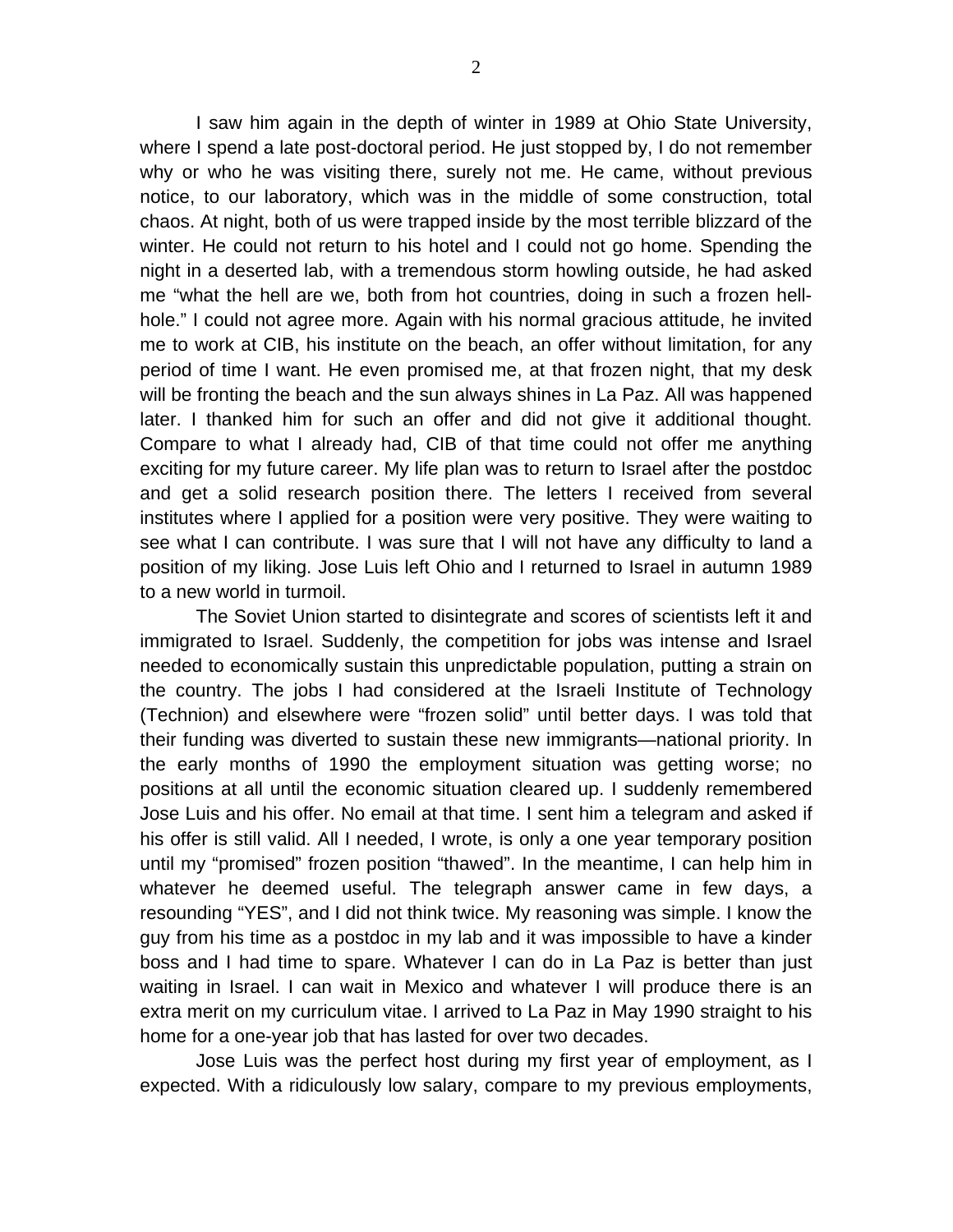no institutional compensation, no SNI bonuses (I was the new guy in town), and coupled with a hostile attitude for no apparent reason, by the local head of administration, I had very little chance of survival if not for Jose Luis. He cleared up the administration menace by dealing with it by himself. With my puny income, I could not afford a car. Daily, for a year, he picked me up at exactly 0730 in the morning from my tiny apartment and we returned to his home to eat late lunch with his wife at exactly 1630. To be exactly on time was a habit he got from his years in Sweden, I assume. He never missed a day.

The "job" that my new Head of the Division assigned to me was ungrateful to say at least; the Head of the Department of Microbiology. The title implies more than what it really was. On the bright side, it had a permanent facility of several labs with some not always functioning equipment. The dark side was it also contained an assortment of tenured researchers, tenured technicians, and volatile population of undergraduate students. None had a doctorate and mostly they were involved in eternal "low intensity conflicts" among themselves on issues I could not understand because none were explained to me. Each researcher was involved in numerous tiny "projects", none related to other projects of the same researcher or to projects of other researchers. The technicians were free spirits who gave services to their "friends", but not to their "enemies". The students were just an uncontrolled herd. The scientific productivity, by any international standard, of that conglomerate was poor to none. The job that Jose Luis gave me was to "fix that department so that it works like a department at the Weizmann Institute". I could not say no. I volunteered for the job from Israel. The reality I faced was an unanticipated nightmare, even considering that I had visited CIB before for only one hour. It had never been a potential job prospect. There were three other departments in his division, and I knew nothing about them. They had their own problems. Jose Luis had a constant dream from this "impossible-to-fix" division—make it function like similar departments in Europe, where he spent his doctoral time. The job I accepted took seven years of my life to fix. Yet, once the job was completed to the specifications of Jose Luis, the entire Department/Division system of the then newly born CIBNOR was dissolved in 1997 by a new administration and all our work was lost.

 We talked for hours about the chronic shortage of researchers in this "nowhere" institute in Mexico. Our sole conclusion was "if you cannot bring them here, make them here". I am convinced that the idea of creating the graduate school of CIBNOR of today as an incubator for researchers was seeded in these late afternoon conversations after lunch/dinner at his home. He thought that this will be his life goal for a long time; something worth fighting for. I believe that he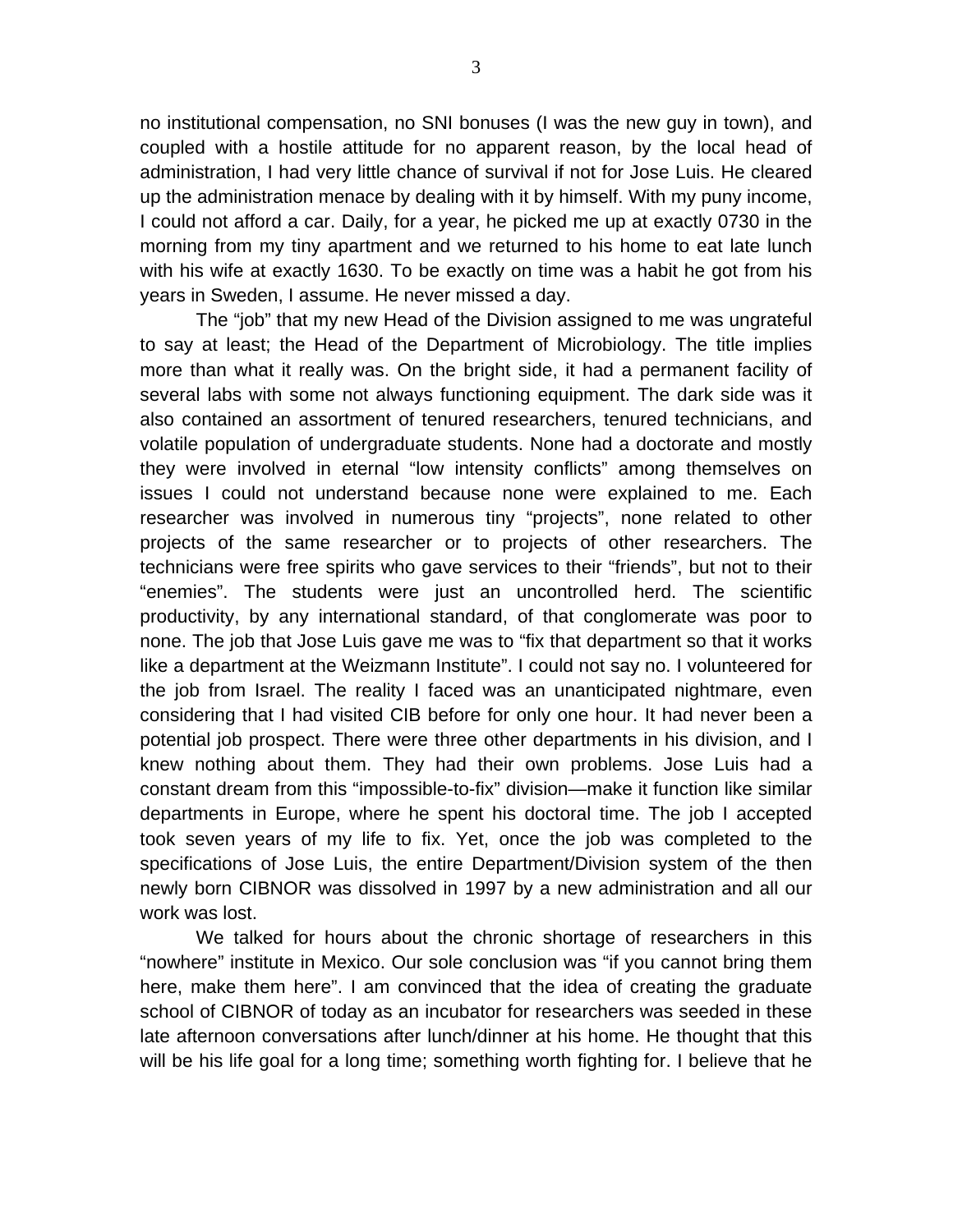never got the real credit for creating the graduate school and running it in its first years. The credit was given to others. He never complained to me.

During our many talks, we even had a master plan to model it on a doctoral program of the University of Lund in Sweden where one former student of Jose Luis was studying. His doctorate served as the template for making a "European doctorate" in the most remote research center of Mexico, including committees with foreign members, long research stays abroad for each student to see "other" scientists at work, no formal "telephone book size" thesis, but rather 3 or 4 publications bounded together in a small booklet, as was the practice in Sweden at that time. I still vividly remember endless fighting in the "Consejo of Postgrado" at that time to promote this vision against the conservative opposition fighting for preservation of the "old school" version of Mexican scholarship. The new ideas did not prevail. It was instituted for a short time. However, after he was ousted by a short-sighted new General Director, the program changed direction completely and ended up in what is the graduate school (Posgrado) of today CIBNOR. While it is true that very few researchers are still trying to maintain the European vision of Jose Luis, it largely disappeared from CIBNOR. I am confident that Jose Luis was not very pleased to see that development.

The job he gave me as head of a very problematic department was the central issue that eventually set us apart. There were two aspects to Jose Luis. One was the perfect gentleman, liberal, open-minded, brilliant that existed only abroad. The other Jose Luis was a very tough administrator who believed in micro-management of everything, from experiments to dress-code of workers and tried to sustain total control of all decisions. This other guy existed solely in Mexico. When I told him that the job he gave me required Herculaneum efforts and an administrative powers that nobody ever gave me, his response was that "everything is possible in Mexico, given the right justification, and that he will help me". His help was to micro-manage everything I did. While I enjoyed the freedom to do as I pleased because he was concerned that I would not stay, considering he knew quite well my country of origin and the people there, the members of my department did not have my liberties. Each got their activities scrutinized down to the smallest details and when they came to complain to me, I had no recourse but to confront him. Mostly, I failed. I must admit, for me he was too tough to handle.

Nothing good came from continuous confrontation and with time and a new head of the division, our ways parted. He built his own laboratory in the new building for marine pathology that he envisioned and constructed. Toxins of marine plankton was a new field that he found interesting, far from my interests.